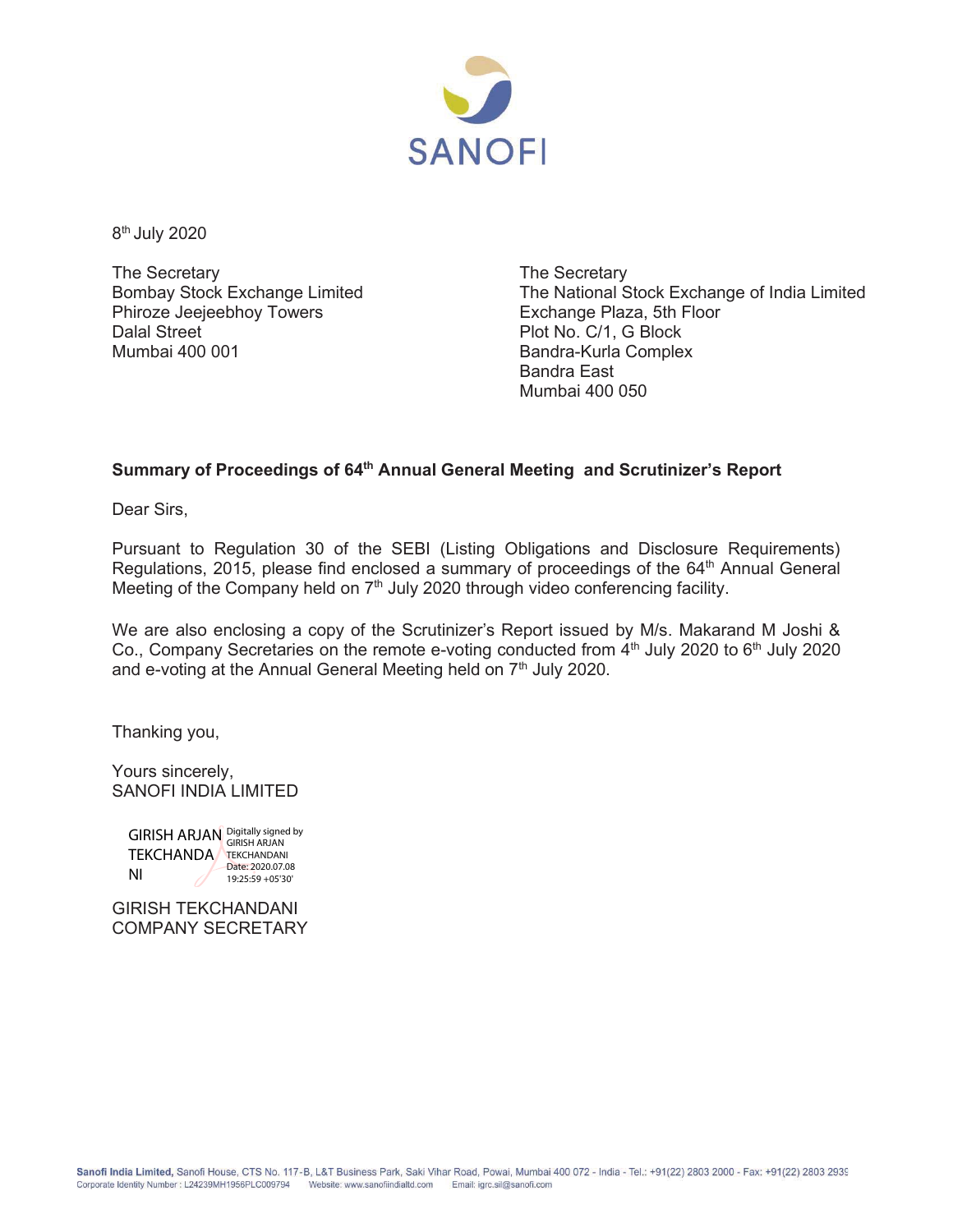

#### **Summary of Proceedings of 64th Annual General Meeting**

Dear Sirs,

The  $64<sup>th</sup>$  Annual General Meeting of the Company was held on  $7<sup>th</sup>$  July 2020 through video conferencing facility.

The Company had provided the members, opportunity to exercise their vote on the resolutions contained in the Notice convening this Annual General Meeting, by means of remote e-voting and e-voting during the AGM.

The shareholders approved the following resolutions:

- 1. Adoption of financial statements for the year ended 31<sup>st</sup> December 2019
- 2. Declaration of final dividend of Rs.106 per equity share and one-time special dividend of Rs. 243 per equity share for the year ended 31<sup>st</sup> December 2019
- 3. Re-appointment of Mr. Rajaram Narayanan, who retires by rotation
- 4. Appointment of Mr. Cherian Mathew as Director of the Company
- 5. Appointment of Mr. Cherian Mathew as Whole Time Director of the Company for period of five years with effect from  $29<sup>th</sup>$  July 2019
- 6. Remuneration payable to M/s. Kirit Mehta & Co., Cost Accountants., Cost Auditors of the **Company**

Please take the above information on record.

Thanking you,

Yours sincerely, SANOFI INDIA LIMITED

> GIRISH ARJAN ARJAN TEKCHANDANI TEKCHANDANI Date: 2020.07.08 19:27:25 ARJAN TEKCHANDANI +05'30'

GIRISH TEKCHANDANI COMPANY SECRETARY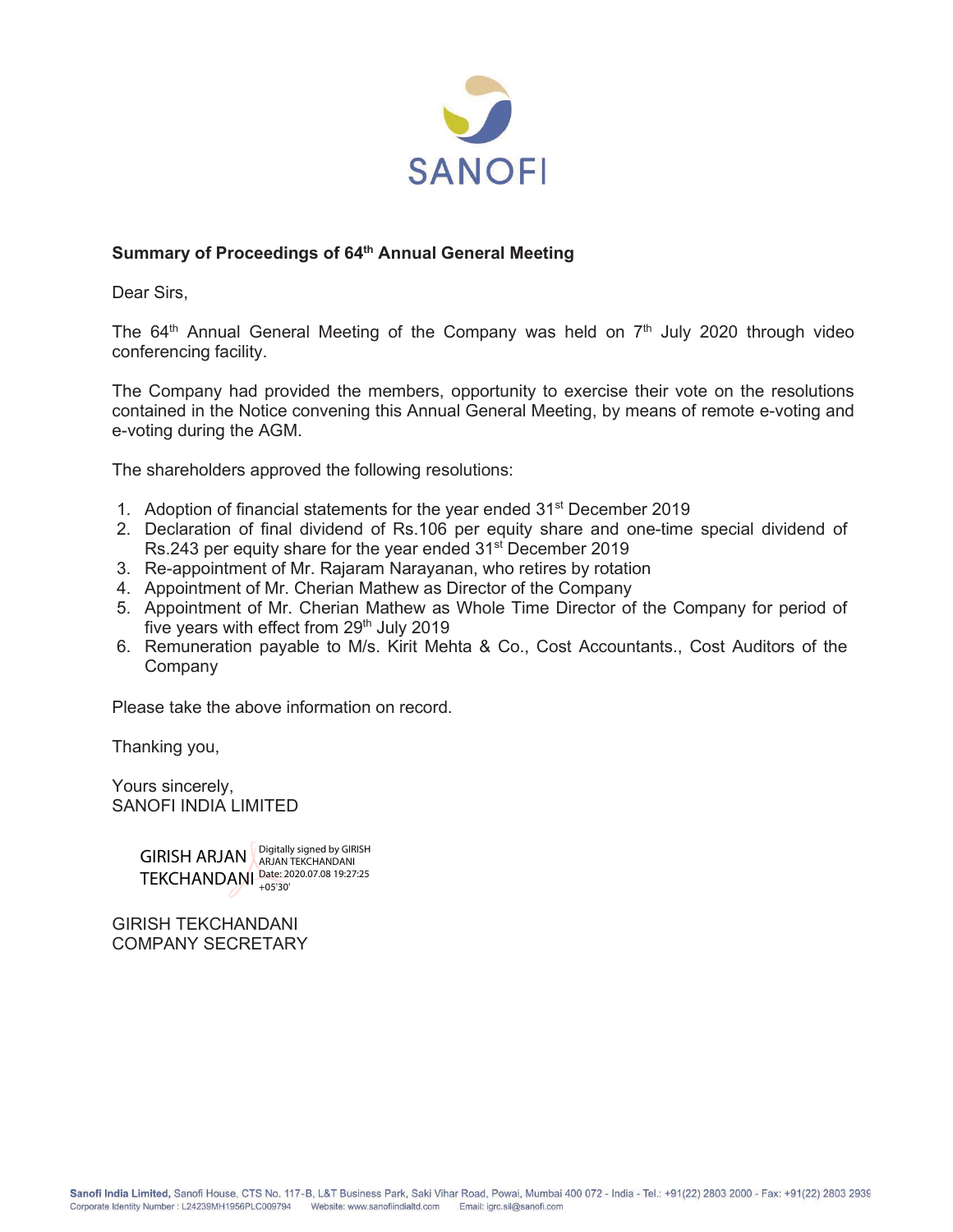# **MAKARAND M. JOSHI & CO. Company Secretaries**

Ecstasy, 803/804, 8<sup>th</sup> Floor, City of Joy, J.S.D Road, Mulund (West), Mumbai- 400080 (Ph) 022-21678136

#### **Consolidated Report of Scrutinizer on** Remote e-voting and electronic voting at the Annual General Meeting (AGM)

T<sub>o</sub> Mr. Aditya Narayan Chairman/Authorised Representative Sanofi India Limited Sanofi House, CTS No. 117-B, L&T Business Park, Saki Vihar Road, Powai, Mumbai 400 072

of 64th Annual General Meeting of the shareholders of **Sanofi India Limited (herein after the** "Company"), held on Tuesday, 7<sup>th</sup> July, 2020, through video conferencing ("VC") / other audio-visual means (OVAM)

Consolidated Scrutinizer's Report on voting through Remote E-voting and electronic voting at the AGM in terms of provisions of the Companies Act, 2013 (herein after the "ACT") read with the Rules issued there under and the applicable provisions of the SEBI (Listing Obligations and **Disclosure Requirements) Regulations, 2015** 

- A. I, Makarand M. Joshi, Partner of M/s. Makarand M. Joshi & Co., Practicing Company Secretaries, appointed as Scrutinizer in the meeting of Board of Directors of the Company held on Tuesday, 19th May, 2020 to conduct the following:
	- **Remote e-voting** process done by the shareholders of the Company pursuant to the  $(i)$ provisions of Section 108 of the Companies Act, 2013 read with Rule 20 of the Companies (Management and Administration) Rules, 2014; and
	- $(ii)$ **Electronic Voting at the AGM** under the provisions of Section 109 of the Companies Act, 2013 read with Rule 21 of the Companies (Management and Administration) Rules, 2014 at the 64<sup>th</sup> AGM held on Tuesday, 7<sup>th</sup> July, 2020.
- $B<sub>1</sub>$ Pursuant to Section 101, 108 of the Act and Rule 20 of Companies (Management & Administration) Rules 2014 (including any statutory modification(s) or re-enactment(s) thereof for the time being in force), Company has confirmed that the Electronic copy of the Notice convening the 64<sup>th</sup> Annual General Meeting (AGM) of the Company along with the process of electronic voting at the AGM and the remote e-voting were sent to the shareholders whose e-mail addresses are registered with the Company/Depository Participant(s) for communication purposes in compliance with MCA Circulars dated 5<sup>th</sup> May. 2020 read with circulars dated 8<sup>th</sup> April 2020 and 13th April. 2020 and SEBI Circular dated 12th May, 2020.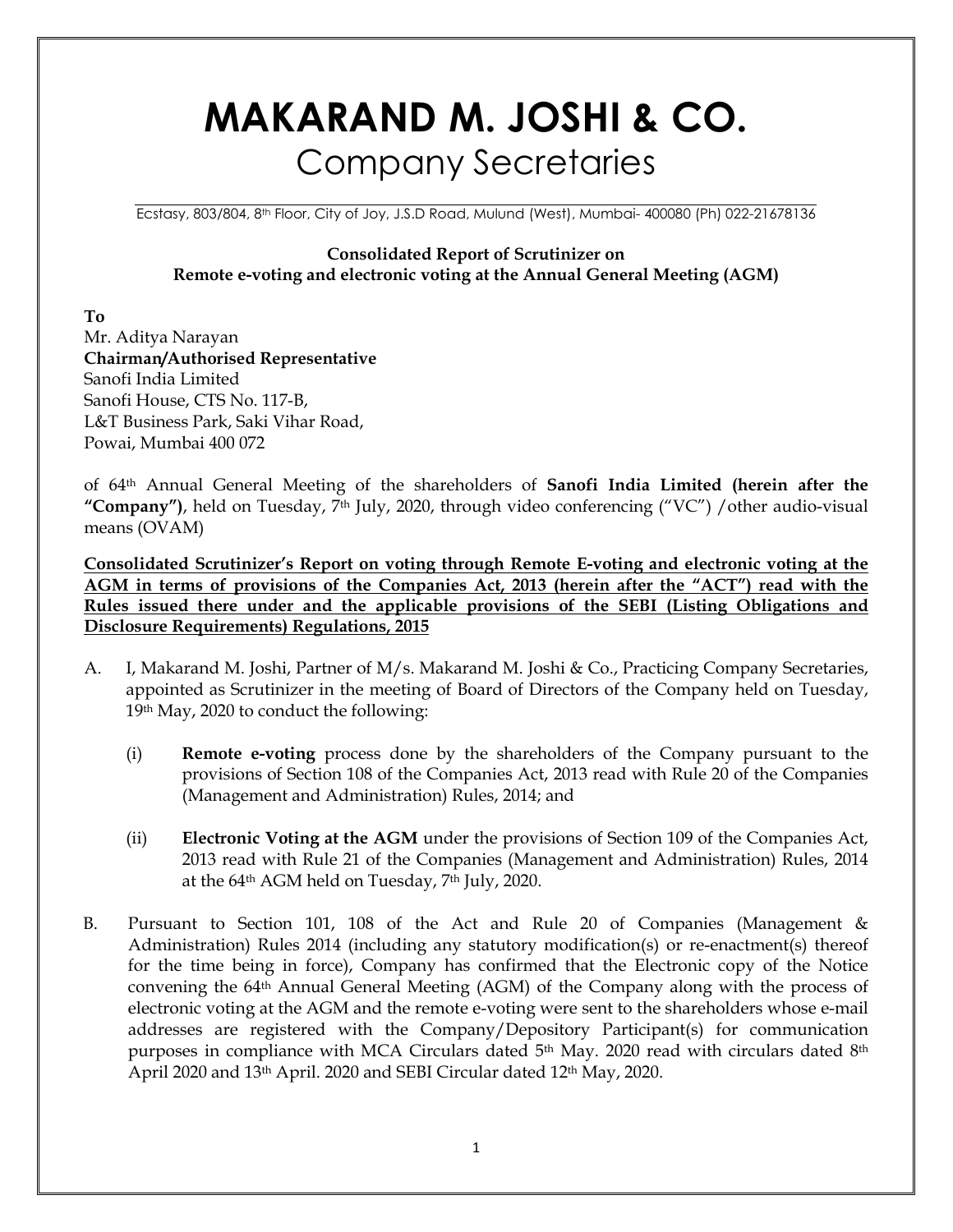- $C_{\cdot}$ The Company had appointed Central Depository Services (India) Limited (CDSL) for conducting the Electronic voting by the shareholders of the Company at the AGM. After the time fixed for closing of Electronic voting at AGM by the Chairman, voting was closed and votes cast were unblocked.
- The Company had availed the remote e-voting facility provided by CDSL for conducting the D. remote e-voting by the shareholders of the Company. The remote e-voting commenced on Saturday, 4<sup>th</sup> July, 2020 at 9.00 a.m. and ended on Monday, 6<sup>th</sup> July, 2020 at 5.00 p.m. and the CDSL remote e-voting portal was blocked for voting thereafter.
- E. On the basis of the votes exercised by the shareholders of the Company by way of electronic voting at the AGM of the Company held on Tuesday, 7th July, 2020, I have issued Scrutinizer's Report dated 8th July, 2020.
- On the basis of the votes exercised by the shareholders of the Company through remote e-voting.  $F_{\cdot}$ I have issued separate Scrutinizer's Report dated 8th July, 2020.

| Date of AGM                                                                   | 7th July 2020  |  |  |  |  |  |  |
|-------------------------------------------------------------------------------|----------------|--|--|--|--|--|--|
| Total number of shareholders on record date (i.e. as on 30th June, 2020)      | 42,133         |  |  |  |  |  |  |
| No. of shareholders present in the meeting either in person or through proxy: |                |  |  |  |  |  |  |
| Promoter and Promoter group                                                   | <b>NA</b>      |  |  |  |  |  |  |
| Public                                                                        | <b>NA</b>      |  |  |  |  |  |  |
| No. of shareholders attended the meeting through Video Conferencing:          |                |  |  |  |  |  |  |
| Promoter and Promoter group                                                   | $\overline{2}$ |  |  |  |  |  |  |
| Public                                                                        | 80             |  |  |  |  |  |  |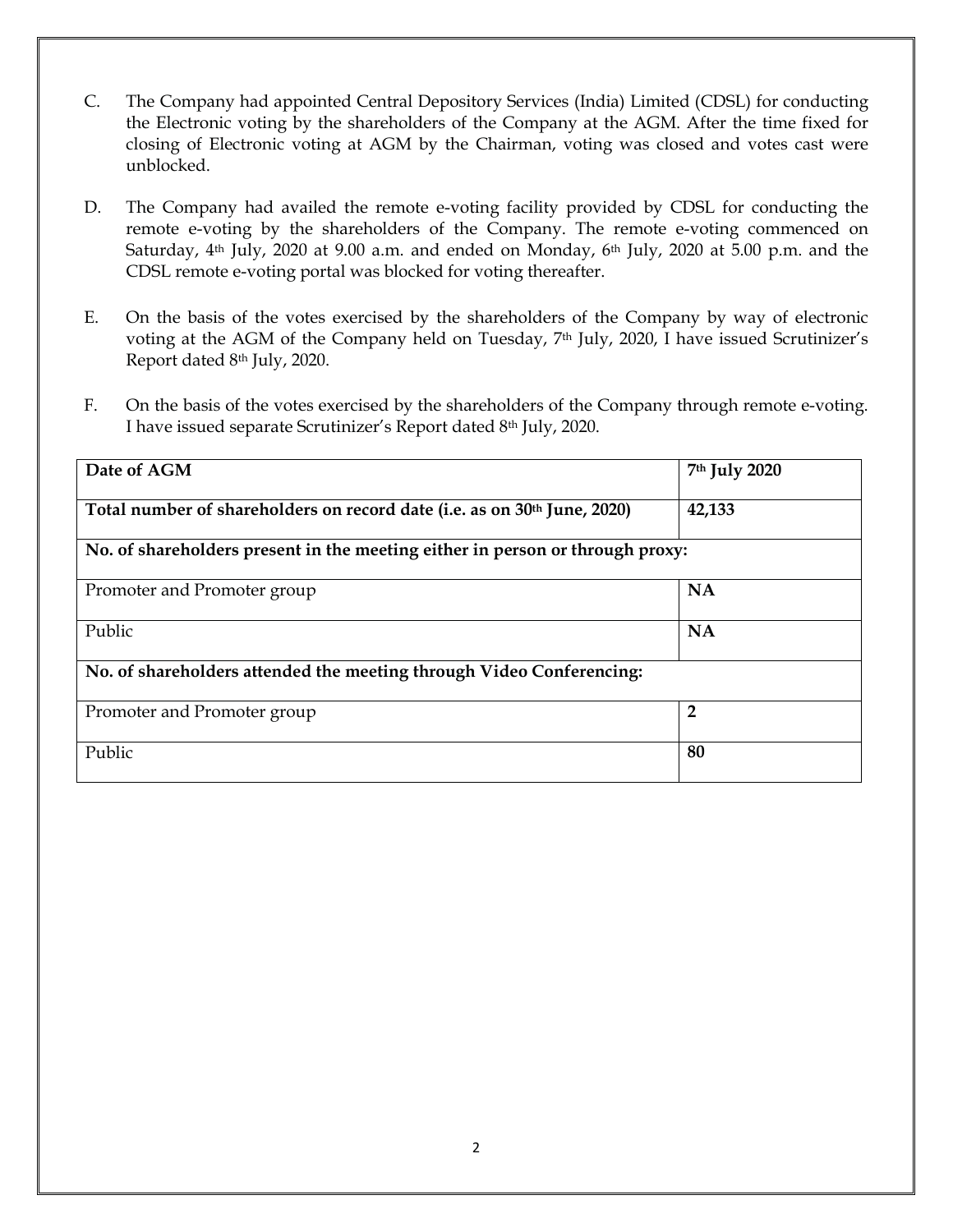#### Resolution on Item No. 1 - Ordinary Resolution:

To receive, consider and adopt the financial statements of the Company for the year ended 31<sup>st</sup> December 2019 including the audited Balance Sheet as on 31<sup>st</sup> December 2019 and the statement of Profit and Loss for the year ended on that date and the Reports of the Directors and Auditors thereon.

| Sr.<br><b>No</b> | Promoter/<br>Public      | Mode of<br><b>Voting</b> | Total No. of<br><b>Shares Held</b> | No. of votes<br>polled* | $\%$ of Votes<br>Polled on<br>outstandin<br>g shares | No. of Votes<br>- in favour | No. of<br>Votes -<br>against | $\%$ of Votes<br>in favour<br>on votes<br>polled | $\%$ of Votes<br>against on<br>votes<br>polled |
|------------------|--------------------------|--------------------------|------------------------------------|-------------------------|------------------------------------------------------|-----------------------------|------------------------------|--------------------------------------------------|------------------------------------------------|
|                  |                          |                          | $[1]$                              | $[2]$                   | $[3]=[2]/(1)]$<br>$*100$                             | $[4]$                       | $[5]$                        | $[6]=[ (4)/(2)]$<br>$*100$                       | $[7]=[ (5)/(2)]$<br>$*100$                     |
| $\mathbf{1}$     | Promoter and<br>Promoter | E-Voting                 |                                    | 13909587                | 100.00                                               | 13909587                    | $\mathbf{0}$                 | 100.00                                           | 0.00                                           |
|                  | Group                    | Poll                     | 13909587                           | $\boldsymbol{0}$        | 0.00                                                 | $\boldsymbol{0}$            | $\mathbf{0}$                 | 0.00                                             | 0.00                                           |
|                  |                          | <b>Total</b>             |                                    | 13909587                | 100.00                                               | 13909587                    | $\bf{0}$                     | 100.00                                           | 0.00                                           |
| $\overline{2}$   | Public-<br>Institutional | E-Voting                 |                                    | 5676626                 | 86.16                                                | 5676626                     | $\mathbf{0}$                 | 100.00                                           | 0.00                                           |
|                  | holders                  | Poll                     | 6588450                            | $\overline{0}$          | $0.00\,$                                             | $\boldsymbol{0}$            | $\mathbf{0}$                 | 0.00                                             | 0.00                                           |
|                  |                          | <b>Total</b>             |                                    | 5676626                 | 86.16                                                | 5676626                     | $\bf{0}$                     | 100.00                                           | 0.00                                           |
| 3                | <b>Public-Others</b>     | E-Voting                 |                                    | 220572                  | 8.71                                                 | 220572                      | $\boldsymbol{0}$             | 100.00                                           | 0.00                                           |
|                  |                          | Poll                     | 2532585                            | 359                     | 0.014                                                | 359                         | $\boldsymbol{0}$             | 100.00                                           | 0.00                                           |
|                  |                          | <b>Total</b>             |                                    | 220931                  | 8.72                                                 | 220931                      | $\bf{0}$                     | 100.00                                           | 0.00                                           |
| <b>Total</b>     |                          | 23030622                 | 19807144                           | 86.00                   | 19807144                                             | $\boldsymbol{0}$            | 100.00                       | 0.00                                             |                                                |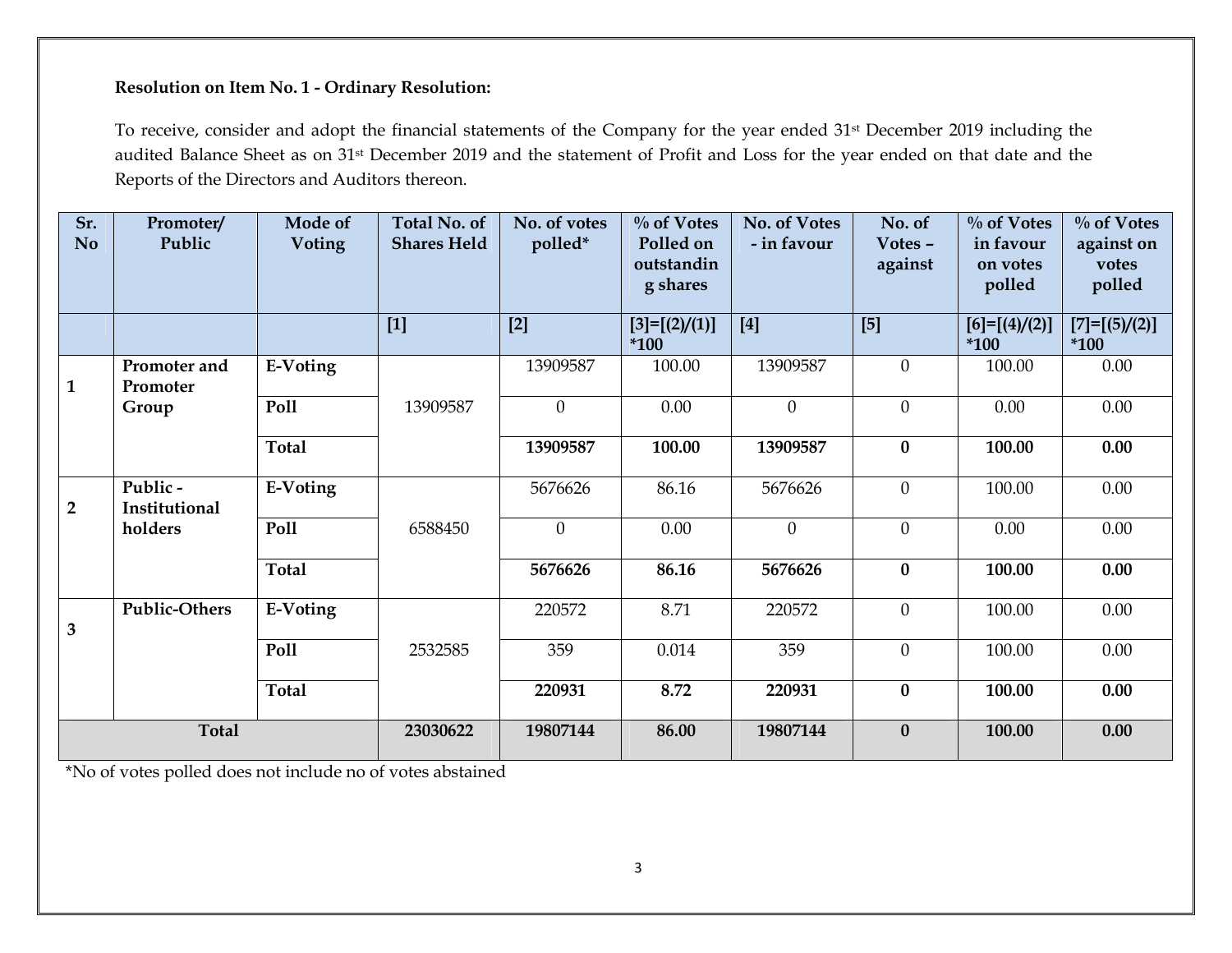## **Resolution on Item No. 2 - Ordinary Resolution:**

To declare a final dividend of Rs.106/- per equity share and a one-time special dividend of Rs.243/- per equity share for the financial year ended 31<sup>st</sup> December 2019.

| Sr.<br>No      | Promoter/<br>Public      | Mode of<br>Voting | Total No. of<br><b>Shares Held</b> | No. of votes<br>polled* | $\%$ of Votes<br>Polled on<br>outstandin<br>g shares | No. of Votes<br>- in favour | No. of<br>Votes -<br>against | $\%$ of Votes<br>in favour<br>on votes<br>polled | $\%$ of Votes<br>against on<br>votes<br>polled |
|----------------|--------------------------|-------------------|------------------------------------|-------------------------|------------------------------------------------------|-----------------------------|------------------------------|--------------------------------------------------|------------------------------------------------|
|                |                          |                   | $[1]$                              | $[2]$                   | $[3]=[2]/(1)]$<br>*100                               | $[4]$                       | $[5]$                        | $[6]=[ (4)/(2)]$<br>$*100$                       | $[7]=[5]/(2)]$<br>$*100$                       |
| $\mathbf{1}$   | Promoter and             | E-Voting          |                                    | 13909587                | 100.00                                               | 13909587                    | $\theta$                     | 100.00                                           | 0.00                                           |
|                | Promoter                 | Poll              | 13909587                           | $\theta$                | 0.00                                                 | $\mathbf{0}$                | $\theta$                     | 0.00                                             | 0.00                                           |
|                | Group                    | <b>Total</b>      |                                    | 13909587                | 100.00                                               | 13909587                    | $\boldsymbol{0}$             | 100.00                                           | 0.00                                           |
| $\overline{2}$ | Public-                  | E-Voting          |                                    | 5689150                 | 86.35                                                | 5689150                     | $\theta$                     | 100.00                                           | 0.00                                           |
|                | Institutional<br>holders | Poll              | 6588450                            | $\overline{0}$          | $0.00\,$                                             | $\Omega$                    | $\theta$                     | 0.00                                             | 0.00                                           |
|                |                          | <b>Total</b>      |                                    | 5689150                 | 86.35                                                | 5689150                     | $\bf{0}$                     | 100.00                                           | 0.00                                           |
| $\overline{3}$ |                          | E-Voting          |                                    | 220572                  | 8.71                                                 | 220557                      | 15                           | 99.99                                            | 0.01                                           |
|                | <b>Public-Others</b>     | Poll              | 2532585                            | 359                     | 0.01                                                 | 358                         | $\mathbf{1}$                 | 99.72                                            | 0.28                                           |
|                |                          | <b>Total</b>      |                                    | 220931                  | 8.72                                                 | 220915                      | 16                           | 99.99                                            | 0.01                                           |
| <b>Total</b>   |                          |                   | 23030622                           | 19819668                | 86.06                                                | 19819652                    | 16                           | 100.00                                           | 0.00                                           |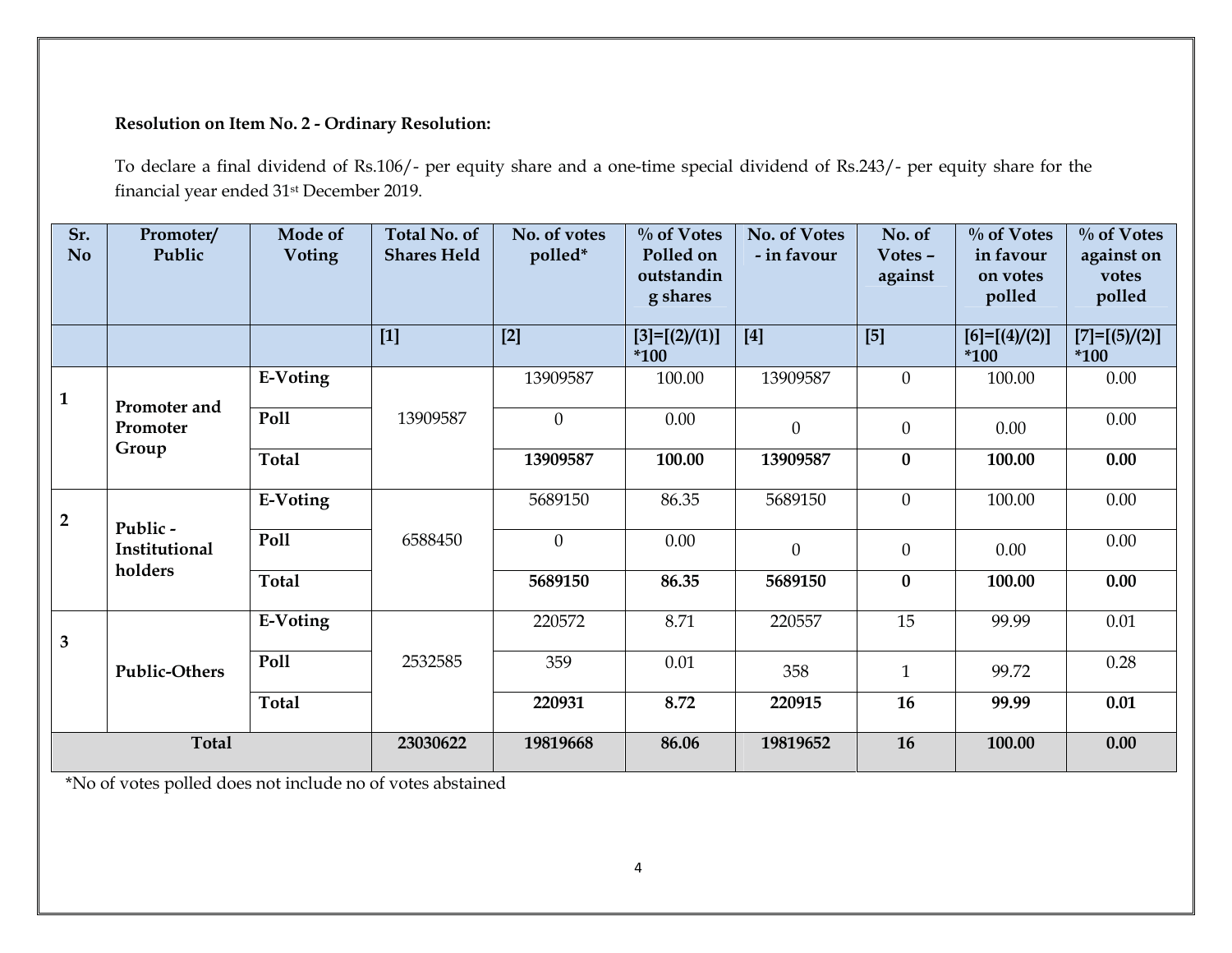## **Resolution on Item No. 3 - Ordinary Resolution:**

To re-appoint Mr. Rajaram Narayanan (DIN 02977405), who retires by rotation and being eligible, offers himself for reappointment.

| Sr.<br><b>No</b> | Promoter/<br>Public       | Mode of<br>Voting | Total No. of<br><b>Shares Held</b> | No. of votes<br>polled* | $\%$ of Votes<br>Polled on<br>outstandin<br>g shares | No. of Votes<br>- in favour | No. of<br>Votes -<br>against | $\%$ of Votes<br>in favour<br>on votes<br>polled | $\%$ of Votes<br>against on<br>votes<br>polled |
|------------------|---------------------------|-------------------|------------------------------------|-------------------------|------------------------------------------------------|-----------------------------|------------------------------|--------------------------------------------------|------------------------------------------------|
|                  |                           |                   | $[1]$                              | $[2]$                   | $[3]=[2]/(1)]$<br>$*100$                             | $[4]$                       | [5]                          | $[6]=[ (4)/(2)]$<br>*100                         | $[7]=[ (5)/(2)]$<br>$*100$                     |
| $\mathbf{1}$     | Promoter and              | E-Voting          |                                    | 13909587                | 100.00                                               | 13909587                    | $\theta$                     | 100.00                                           | 0.00                                           |
|                  | Promoter                  | Poll              | 13909587                           | $\theta$                | 0.00                                                 | $\overline{0}$              | $\theta$                     | 0.00                                             | 0.00                                           |
|                  | Group                     | <b>Total</b>      |                                    | 13909587                | 100.00                                               | 13909587                    | $\boldsymbol{0}$             | 100.00                                           | 0.00                                           |
| $\overline{2}$   |                           | E-Voting          |                                    | 5528562                 | 83.91                                                | 5490309                     | 38253                        | 99.31                                            | 0.69                                           |
|                  | Public -<br>Institutional | Poll              | 6588450                            | $\overline{0}$          | 0.00                                                 | $\Omega$                    | $\theta$                     | 0.00                                             | 0.00                                           |
|                  | holders                   | <b>Total</b>      |                                    | 5528562                 | 83.91                                                | 5490309                     | 38253                        | 99.31                                            | 0.69                                           |
| 3 <sup>1</sup>   | <b>Public-Others</b>      | E-Voting          |                                    | 220572                  | 8.71                                                 | 220560                      | 12                           | 99.99                                            | 0.01                                           |
|                  |                           | Poll              | 2532585                            | 359                     | 0.01                                                 | 359                         | $\mathbf{0}$                 | 100.00                                           | 0.00                                           |
|                  |                           | <b>Total</b>      |                                    | 220931                  | 8.72                                                 | 220919                      | 12                           | 99.99                                            | $0.01\,$                                       |
| <b>Total</b>     |                           |                   | 23030622                           | 19659080                | 85.36                                                | 19620815                    | 38265                        | 99.81                                            | 0.19                                           |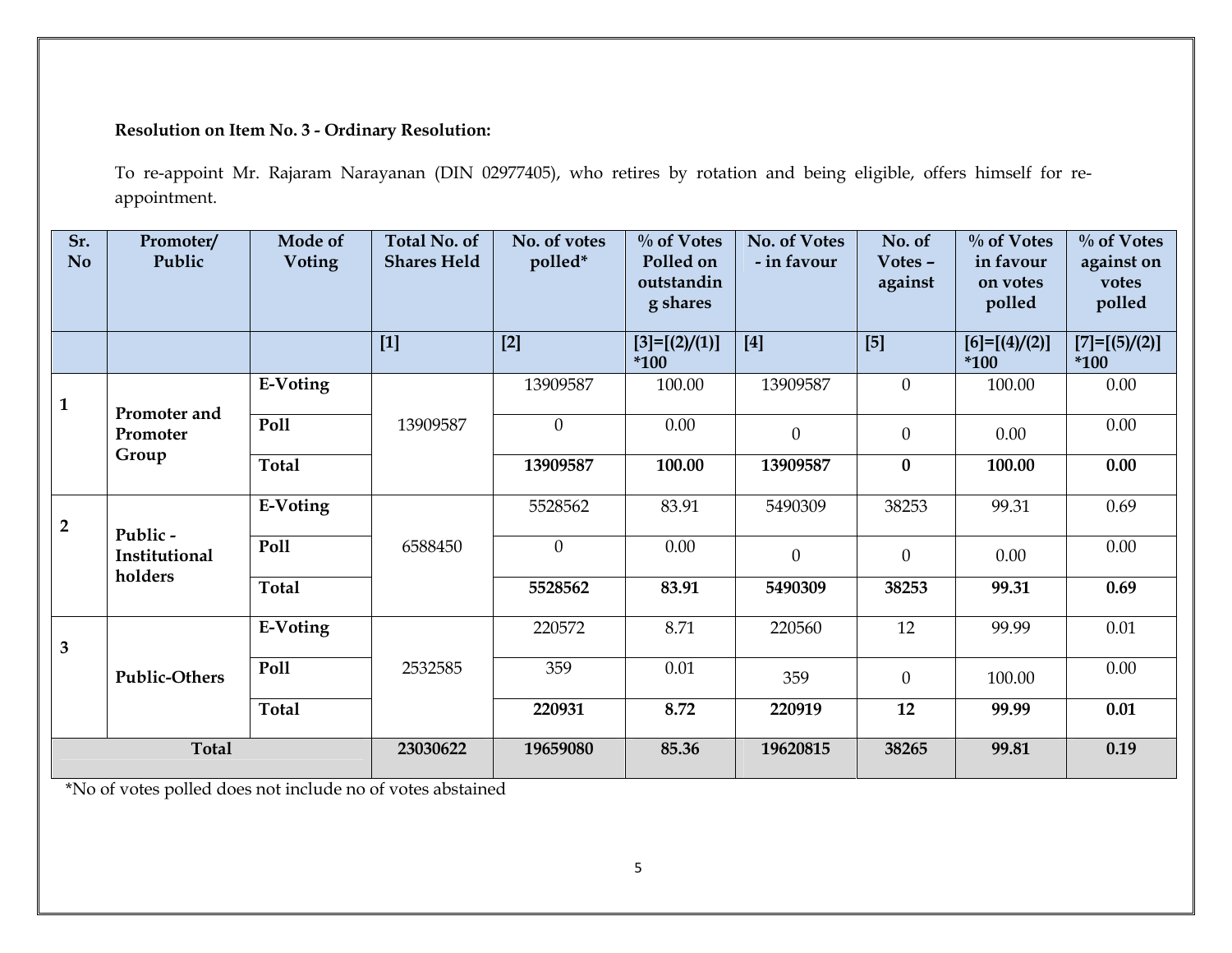# Resolution on Item No. 4 - Ordinary Resolution:

To regularize appointment of Mr. Cherian Mathew (DIN 08522813) as a Director of the Company.

| Sr.<br>No.              | Promoter/<br>Public      | Mode of<br>Voting | <b>Total No. of</b><br><b>Shares Held</b> | No. of votes<br>polled* | $\%$ of Votes<br>Polled on<br>outstandin<br>g shares | No. of Votes<br>- in favour | No. of<br>Votes $-$<br>against | $\%$ of Votes<br>in favour<br>on votes<br>polled | $\%$ of Votes<br>against on<br>votes<br>polled |
|-------------------------|--------------------------|-------------------|-------------------------------------------|-------------------------|------------------------------------------------------|-----------------------------|--------------------------------|--------------------------------------------------|------------------------------------------------|
|                         |                          |                   | $[1]$                                     | $[2]$                   | $[3]=[2]/(1)]$<br>*100                               | $[4]$                       | $[5]$                          | $[6]=[ (4)/(2)]$<br>$*100$                       | $[7]=[5]/(2)]$<br>$*100$                       |
| $\mathbf{1}$            | Promoter and             | E-Voting          |                                           | 13909587                | 100.00                                               | 13909587                    | $\theta$                       | 100.00                                           | 0.00                                           |
|                         | Promoter                 | <b>Poll</b>       | 13909587                                  | $\theta$                | 0.00                                                 | $\overline{0}$              | $\mathbf{0}$                   | 0.00                                             | 0.00                                           |
|                         | Group                    | <b>Total</b>      |                                           | 13909587                | 100.00                                               | 13909587                    | $\bf{0}$                       | 100.00                                           | 0.00                                           |
| $\overline{2}$          |                          | E-Voting          |                                           | 5189456                 | 78.77                                                | 4159491                     | 1029965                        | 80.15                                            | 19.85                                          |
|                         | Public-<br>Institutional | Poll              | 6588450                                   | $\overline{0}$          | 0.00                                                 | $\Omega$                    | $\theta$                       | 0.00                                             | $0.00\,$                                       |
|                         | holders                  | <b>Total</b>      |                                           | 5189456                 | 78.77                                                | 4159491                     | 1029965                        | 80.15                                            | 19.85                                          |
| $\overline{\mathbf{3}}$ |                          | E-Voting          |                                           | 220572                  | 8.71                                                 | 220566                      | 6                              | 100.00                                           | 0.00                                           |
|                         | <b>Public-Others</b>     | <b>Poll</b>       | 2532585                                   | 359                     | $0.01\,$                                             | 359                         | $\mathbf{0}$                   | 100.00                                           | $0.00\,$                                       |
|                         |                          | <b>Total</b>      |                                           | 220931                  | 8.72                                                 | 220925                      | 6                              | 100.00                                           | 0.00                                           |
| <b>Total</b>            |                          |                   | 23030622                                  | 19319974                | 83.89                                                | 18290003                    | 1029971                        | 94.67                                            | 5.33                                           |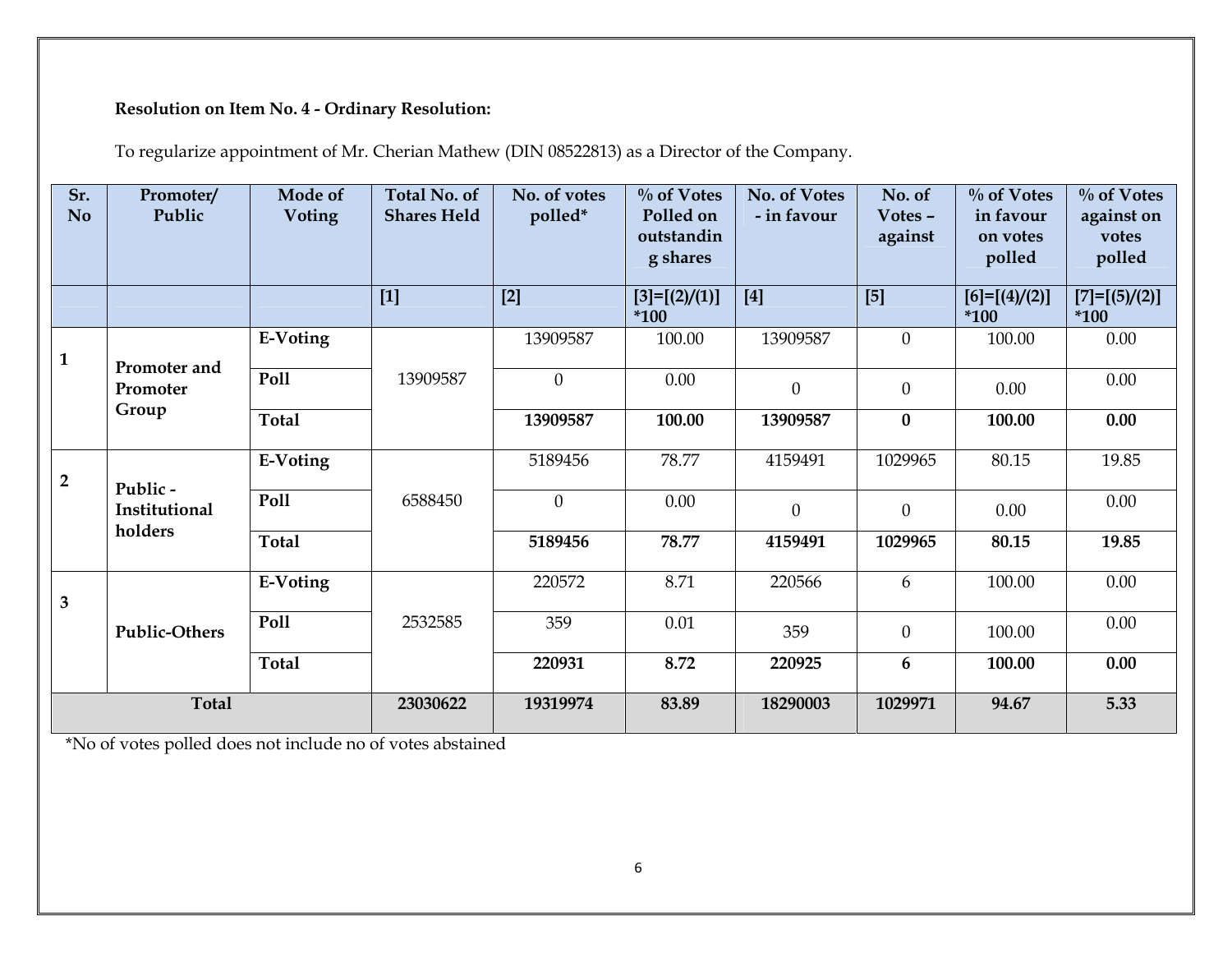# Resolution on Item No. 5 - Ordinary Resolution:

To appoint Mr. Cherian Mathew (DIN 08522813) as a Whole Time Director of the Company for a period of five years and to fix his remuneration.

| Sr.<br>No.     | Promoter/<br>Public      | Mode of<br><b>Voting</b> | <b>Total No. of</b><br><b>Shares Held</b> | No. of votes<br>polled* | $\%$ of Votes<br>Polled on<br>outstandin<br>g shares | No. of Votes<br>- in favour | No. of<br>Votes $-$<br>against | $\%$ of Votes<br>in favour<br>on votes<br>polled | $\%$ of Votes<br>against on<br>votes<br>polled |
|----------------|--------------------------|--------------------------|-------------------------------------------|-------------------------|------------------------------------------------------|-----------------------------|--------------------------------|--------------------------------------------------|------------------------------------------------|
|                |                          |                          | $[1]$                                     | $[2]$                   | $[3]=[2]/(1)]$<br>$*100$                             | $[4]$                       | $[5]$                          | $[6]=[ (4)/(2)]$<br>$*100$                       | $[7]=[5]/(2)]$<br>$*100$                       |
| $\mathbf{1}$   | Promoter and             | E-Voting                 |                                           | 13909587                | 100.00                                               | 13909587                    | $\mathbf{0}$                   | 100.00                                           | 0.00                                           |
|                | Promoter                 | Poll                     | 13909587                                  | $\Omega$                | 0.00                                                 | $\mathbf{0}$                | $\boldsymbol{0}$               | 0.00                                             | 0.00                                           |
|                | Group                    | <b>Total</b>             |                                           | 13909587                | 100.00                                               | 13909587                    | $\bf{0}$                       | 100.00                                           | 0.00                                           |
| $\overline{2}$ |                          | E-Voting                 |                                           | 5189456                 | 78.77                                                | 4218659                     | 970797                         | 81.29                                            | 18.71                                          |
|                | Public-<br>Institutional | <b>Poll</b>              | 6588450                                   | $\overline{0}$          | 0.00                                                 | $\theta$                    | $\theta$                       | 0.00                                             | 0.00                                           |
|                | holders                  | <b>Total</b>             |                                           | 5189456                 | 78.77                                                | 4218659                     | 970797                         | 81.29                                            | 18.71                                          |
| $\overline{3}$ |                          | E-Voting                 |                                           | 220572                  | 8.71                                                 | 220560                      | 12                             | 99.99                                            | 0.01                                           |
|                | <b>Public-Others</b>     | Poll                     | 2532585                                   | 359                     | 0.01                                                 | 359                         | $\boldsymbol{0}$               | 100.00                                           | 0.00                                           |
|                |                          | <b>Total</b>             |                                           | 220931                  | 8.72                                                 | 220919                      | 12                             | 99.99                                            | 0.01                                           |
| <b>Total</b>   |                          | 23030622                 | 19319974                                  | 83.89                   | 18349165                                             | 970809                      | 94.98                          | 5.02                                             |                                                |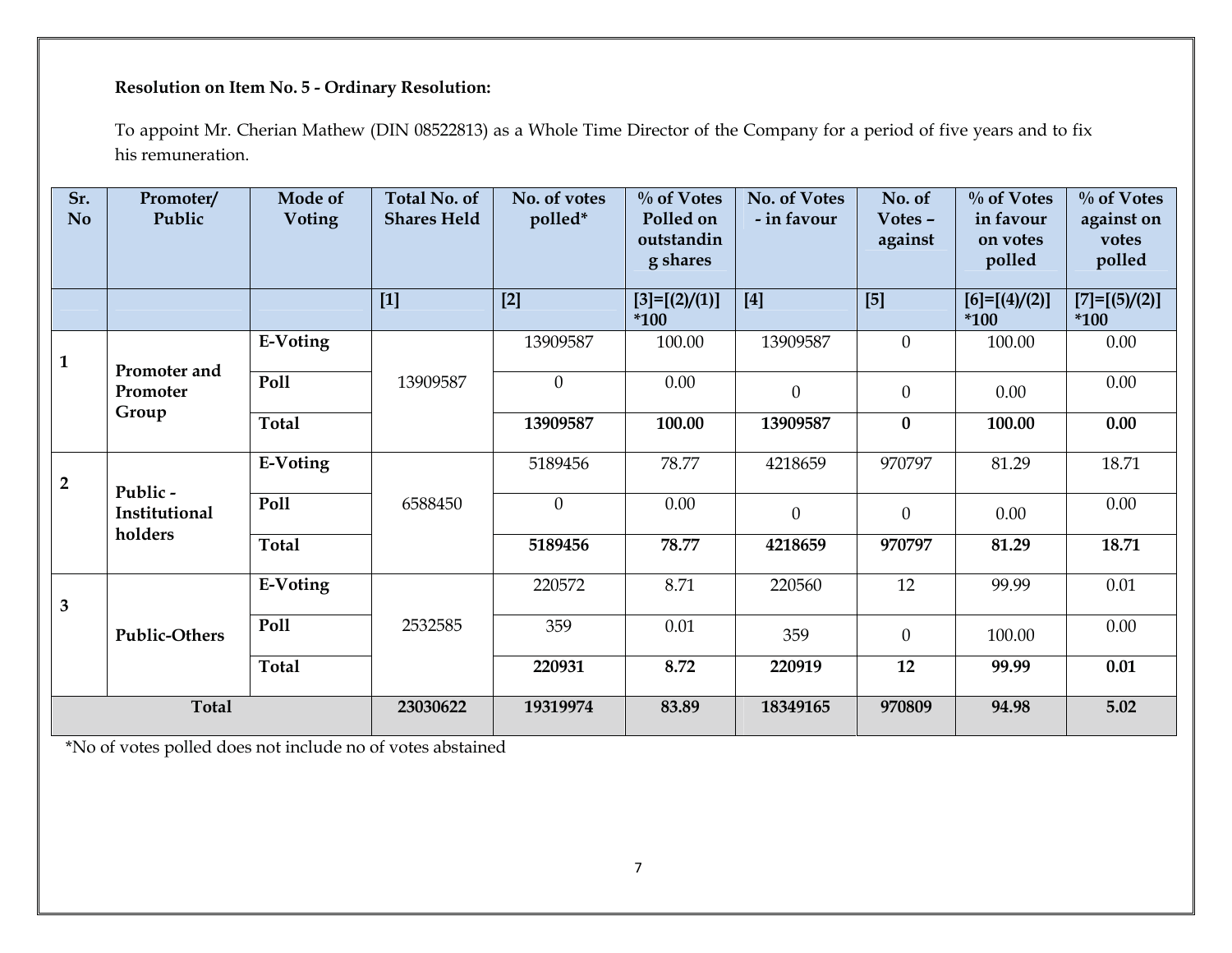# Resolution on Item No. 6 - Ordinary Resolution:

To approve payment of remuneration to M/s Kirit Mehta & Co., Cost Auditors for the financial year ending 31<sup>st</sup> December, 2020.

| Sr.<br><b>No</b> | Promoter/<br>Public      | Mode of<br><b>Voting</b> | <b>Total No. of</b><br><b>Shares Held</b> | No. of votes<br>polled* | $\%$ of Votes<br>Polled on<br>outstandin<br>g shares | No. of Votes<br>- in favour | No. of<br>Votes -<br>against | $\%$ of Votes<br>in favour<br>on votes<br>polled | $\%$ of Votes<br>against on<br>votes<br>polled |
|------------------|--------------------------|--------------------------|-------------------------------------------|-------------------------|------------------------------------------------------|-----------------------------|------------------------------|--------------------------------------------------|------------------------------------------------|
|                  |                          |                          | $[1]$                                     | $[2]$                   | $[3]=[2]/(1)]$<br>$*100$                             | $[4]$                       | $[5]$                        | $[6]=[ (4)/(2)]$<br>$*100$                       | $[7]=[5]/(2)]$<br>$*100$                       |
| $\mathbf{1}$     |                          | E-Voting                 |                                           | 13909587                | 100.00                                               | 13909587                    | $\overline{0}$               | 100.00                                           | 0.00                                           |
|                  | Promoter and<br>Promoter | Poll                     | 13909587                                  | $\theta$                | 0.00                                                 | $\theta$                    | $\overline{0}$               | 0.00                                             | 0.00                                           |
|                  | Group                    | <b>Total</b>             |                                           | 13909587                | 100.00                                               | 13909587                    | $\bf{0}$                     | 100.00                                           | 0.00                                           |
| $\overline{2}$   | Public -                 | E-Voting                 |                                           | 5689150                 | 86.35                                                | 5689150                     | $\mathbf{0}$                 | 100.00                                           | 0.00                                           |
|                  | Institutional            | Poll                     | 6588450                                   | $\theta$                | 0.00                                                 | $\mathbf{0}$                | $\Omega$                     | 0.00                                             | 0.00                                           |
|                  | holders                  | <b>Total</b>             |                                           | 5689150                 | 86.35                                                | 5689150                     | $\bf{0}$                     | 100.00                                           | 0.00                                           |
| $\overline{3}$   | <b>Public-Others</b>     | E-Voting                 |                                           | 220572                  | 8.71                                                 | 220571                      | $\mathbf{1}$                 | 100.00                                           | 0.00                                           |
|                  |                          | Poll                     | 2532585                                   | 359                     | 0.01                                                 | 359                         | $\overline{0}$               | 100.00                                           | 0.00                                           |
|                  |                          | <b>Total</b>             |                                           | 220931                  | 8.72                                                 | 220930                      | $\mathbf{1}$                 | 100.00                                           | 0.00                                           |
| <b>Total</b>     |                          |                          | 23030622                                  | 19819668                | 86.06                                                | 19819667                    | $\mathbf{1}$                 | 100.00                                           | 0.00                                           |